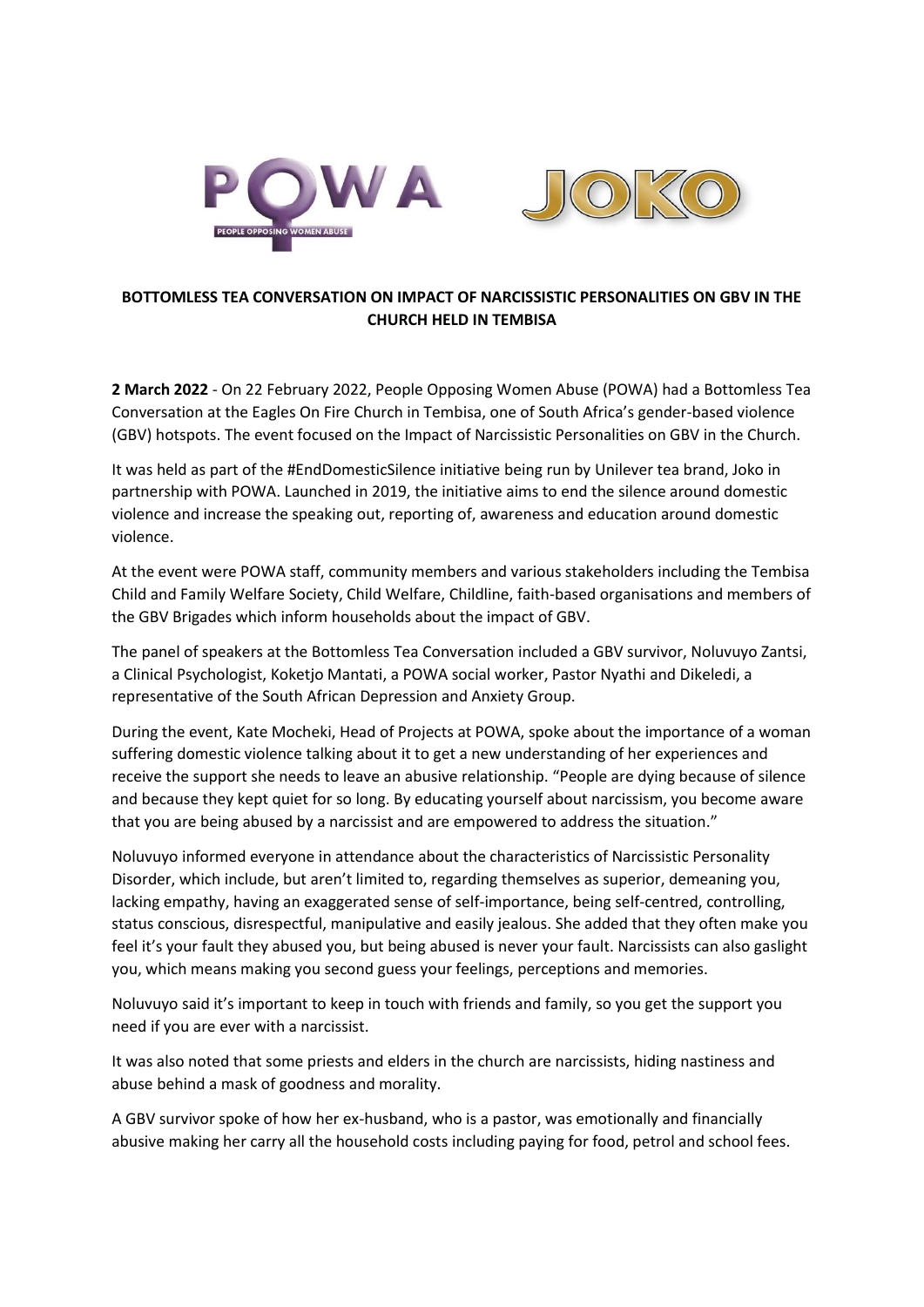Koketjo said she knew of some women who were in abusive relationships with priests for years, kept quiet about it and would be in church every Sunday showing their support for them. "Some narcissistic men believe they are entitled to make all the household decisions because they are breadwinners," she added. "They often want you to consult them on every move you make, stating that if you don't, you don't respect them. Don't ignore the red flags of a narcissist. If you have been in a relationship with one, don't blame yourself. Through counselling, you can undergo healing by reclaiming your identity and learning to set boundaries and love yourself."

Penny Ndlovu, a member of the audience, described the church as being ignorant: "I was in an abusive relationship and would go to church with blue eyes, but no elder in the church ever asked me what was happening and if they could help."

Patricia Naha, POWA's Project Assistant, added: "Abused women who approach the church for assistance are often told they should pray about the issue without being given other support. We want the church to be a safe space where abuse isn't swept under the carpet and where women suffering abuse can speak about their problems openly without being judged."

Going forward, more open, honest conversations about various aspects of violence towards women will run as part of the #EndDomesticSilence initiative. It is through having these conversations over Joko tea that one is released from the burdens troubling their minds, that one can gain knowledge, courage and support to end their silence and abuse and where communities can change harmful attitudes and behaviour patterns that perpetuate domestic violence.

You can view the Bottomless Tea Conversation on the POWA Facebook page.

**If you or someone you know is being abused, you can contact POWA on (011) 591 6800/(011) 642 4345/6, emai[l counselling@powa.co.za](mailto:counselling@powa.co.za) or send a DM to POWA, for counselling.** 

**Issued by:**  Thandiwe McCloy Communications Manager – POWA **Contact Number:** 083 696 6597

**Email**[: thandiwe@powa.co.za](mailto:thandiwe@powa.co.za)

**ENDS** 

## **ABOUT POWA**

POWA is a feminist, non-profit organisation that was established in 1979. Its vision is a safe and equal society intolerant of all forms of violence against women and girls in all our diversity, where we are treated with respect and dignity and our rights are promoted.

POWA provides advocacy, skills development opportunities, counselling, sheltering and legal services to gender-based violence survivors.